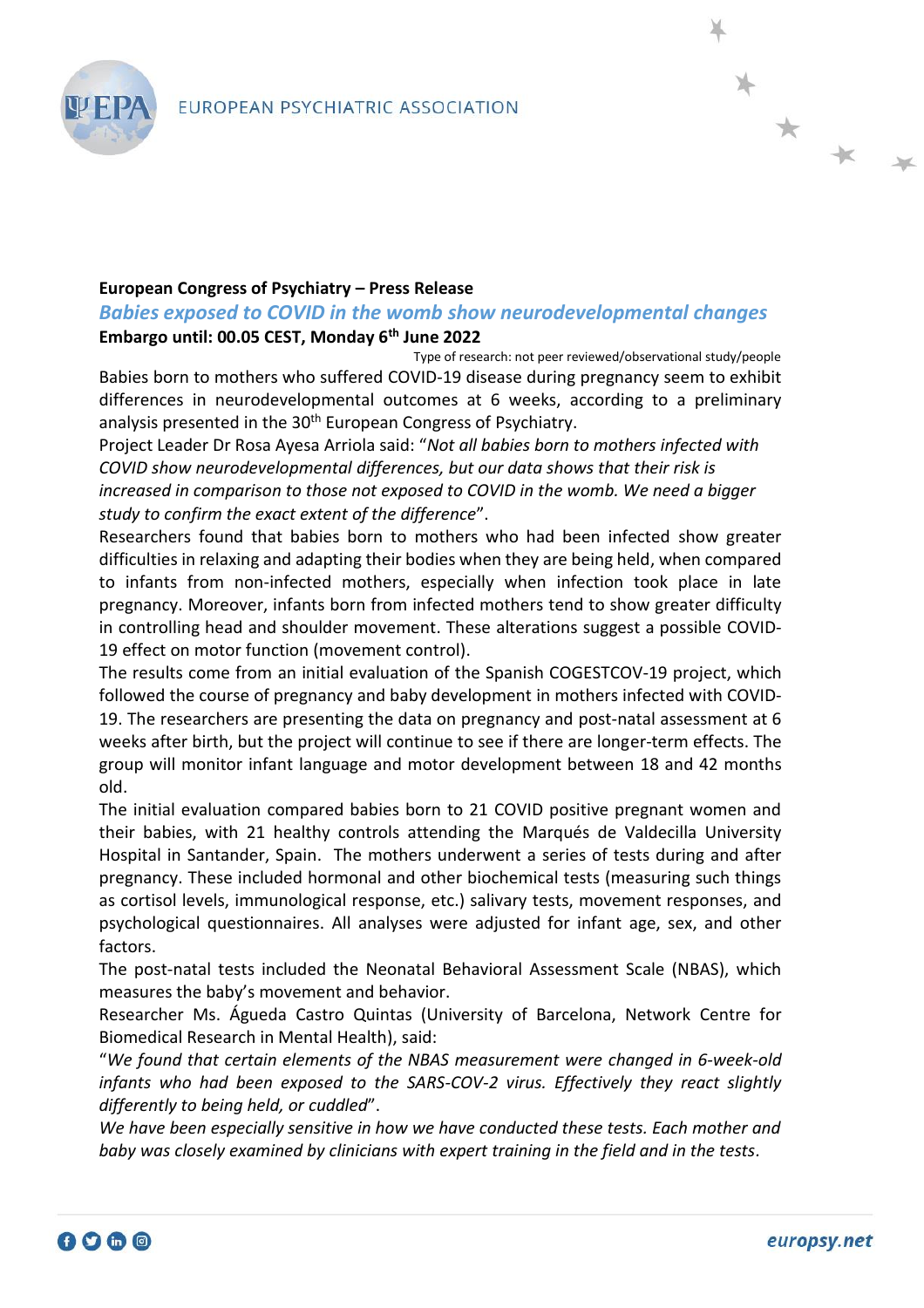

*We need to note that these are preliminary result, but this is part of a project following a larger sample of 100 mothers and their babies. They have also been monitored during pregnancy, and after birth. We also plan to compare these mothers and babies with data from another similar project (the epi-project) which looks at the effect of stress and genetics on a child's neurodevelopment*".

Águeda Castro Quintas continued:

"*This is an ongoing project, and we are at an early stage. We found that babies whose mothers had been exposed to COVID did show neurological effects at 6 weeks, but we don't know if these effects will result in any longer-term issues, longer term observation may help us understand this.* 

Co-researcher Nerea San Martín González, added:

*"Of course, in babies who are so young there are several things we just can't measure, such as language skills or cognition. We also need to be aware that this is a comparatively small sample, so we are repeating the work, and we will follow this up over a longer period. We need a bigger sample to determine the role of infection on offspring's neurodevelopmental alterations and the contribution of other environmental factors In the meantime, we need to stress the importance of medical monitoring to facilitate a healthy pregnancy, discussing any concerns with your doctor wherever necessary".* 

Commenting, Project Leader Dr Rosa Ayesa Arriola said:

*"This is the right moment to establish international collaborations that would permit us to assess long-term neurodevelopment in children born during the COVID-19 pandemic. Research in this field is vital in understanding and preventing possible neurological problems and mental health vulnerabilities in those children in the coming years".* In an independent comment, Dr Livio Provenzi (University of Pavia, Italy) said:

*"There is a great need to study both direct and indirect effects of the COVID-19 pandemic on the health and well-being of parents and infants. Pregnancy is a period of life which shapes much of our subsequent development, and exposure to adversity in pregnancy can leave long-lasting biological footprints. These findings from Dr Rosa Ayesa Arriola's group reinforces evidence of epigenetic alterations in in infants born from mothers exposed to pandemic-related stress during pregnancy. It shows we need more large scale, international research to allow us to understand the developmental effects of this health emergency, and to deliver better quality of care to parents and infants".*

Dr Provenzi was not involved in this work.

Note: The epi-project is a multicentre project involving Hospital Clínic of Barcelona and Hospital Universitario Central de Asturias. It looks at the effects of genetics and stress on baby outcome. It is led by Prof. Dr. Lourdes Fañanás. **ENDS**

**Notes for Editors**



\* \* \*